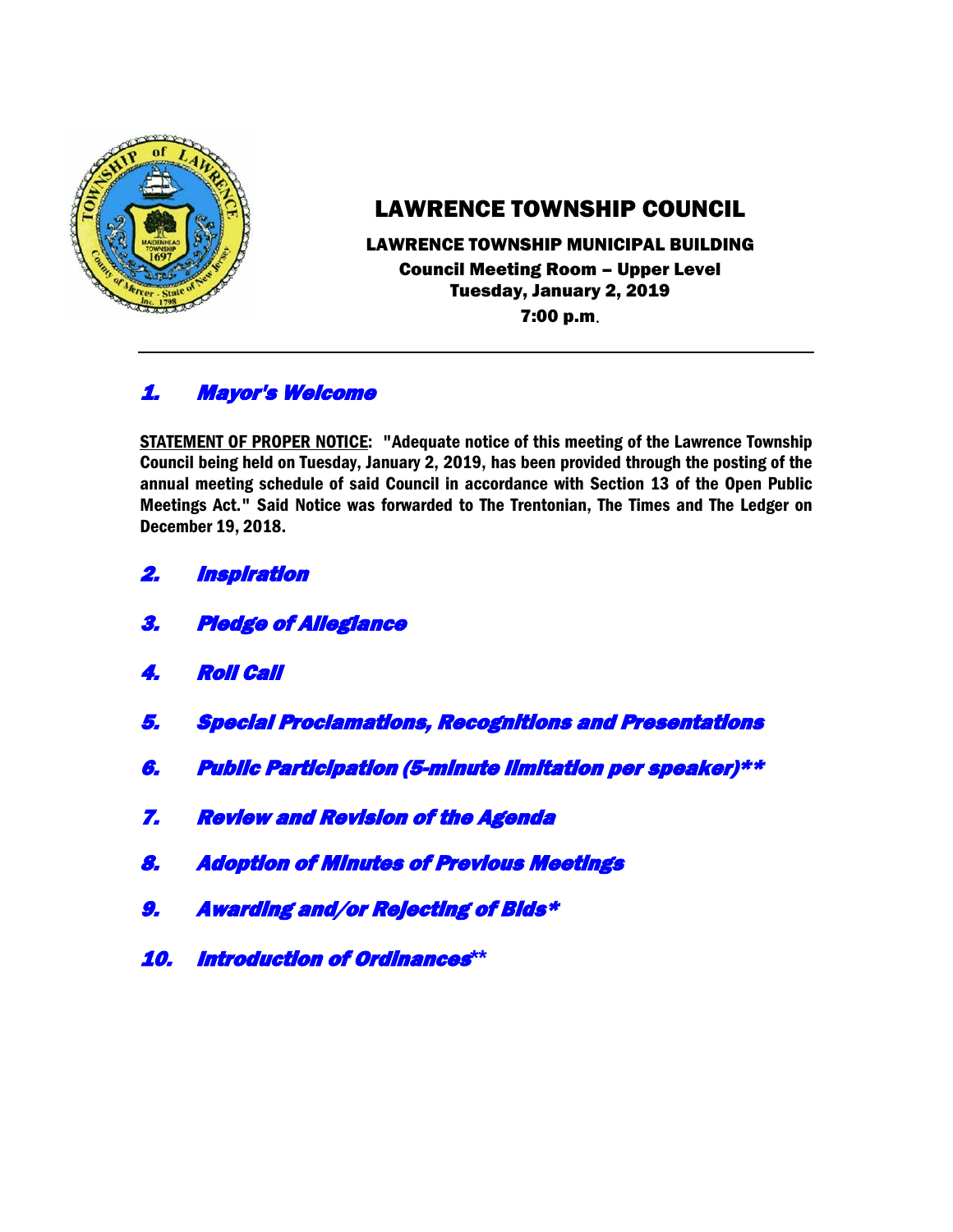## 11. Adoption of Ordinances\*

- A. Ordinance No. 2319-19 AN ORDINANCE AMENDING ORDINANCE NO. 2305-18 SALARY ORDINANCE OF THE TOWNSHIP OF LAWRENCE-UNCLASSIFIED AND/OR EXEMPT, SEASONAL, EMERGENCY (NON-UNION) EMPLOYEES FOR 2018-2019
- 12. Manager's Report
- 13. Attorney's Report
- 14. Clerk's Report
- 15. Unfinished Business
- 16. New Business
- 17. Public Participation (3-minute limitation per speaker) \*\*
- 18. Resolutions

\*\*\*\*\*\*\*\*\*\*\*\*\*\*\*\*\*\*\*\*\*\*\*\*\*\*\*\*\*\*\*\*\*\*\*\*\*\*\*\*\*\*\*\*\*\*\*\*

#### AUTHORIZING ADOPTION OF THE 2019 TEMPORARY BUDGET \*\*\*\*\*\*\*\*\*\*\*\*\*\*\*\*\*\*\*\*\*\*\*\*\*\*\*\*\*\*\*\*\*\*\*\*\*\*\*\*\*\*\*\*\*\*\*\*

#### A. Bond Acceptance

#### B. Bond Release

- 1) Authorizing Release of Letter of Credit for ER Squibb & Sons, LLC, SP-03/17
- 2) Authorizing Release of Maintenance Letter of Credit for BLW Realty, LLC, Auto Lenders Liquidation Center, SP-14/13
- 3) Authorizing Release of Maintenance Surety for Straightway Baptist Church, SP-01/14

#### C. Escrow Release

#### D. Refunds

- 1) Authorizing Zoning Fee Refund
- 2) Authorizing Recreation Fee Refund

#### E. Special Items of Revenue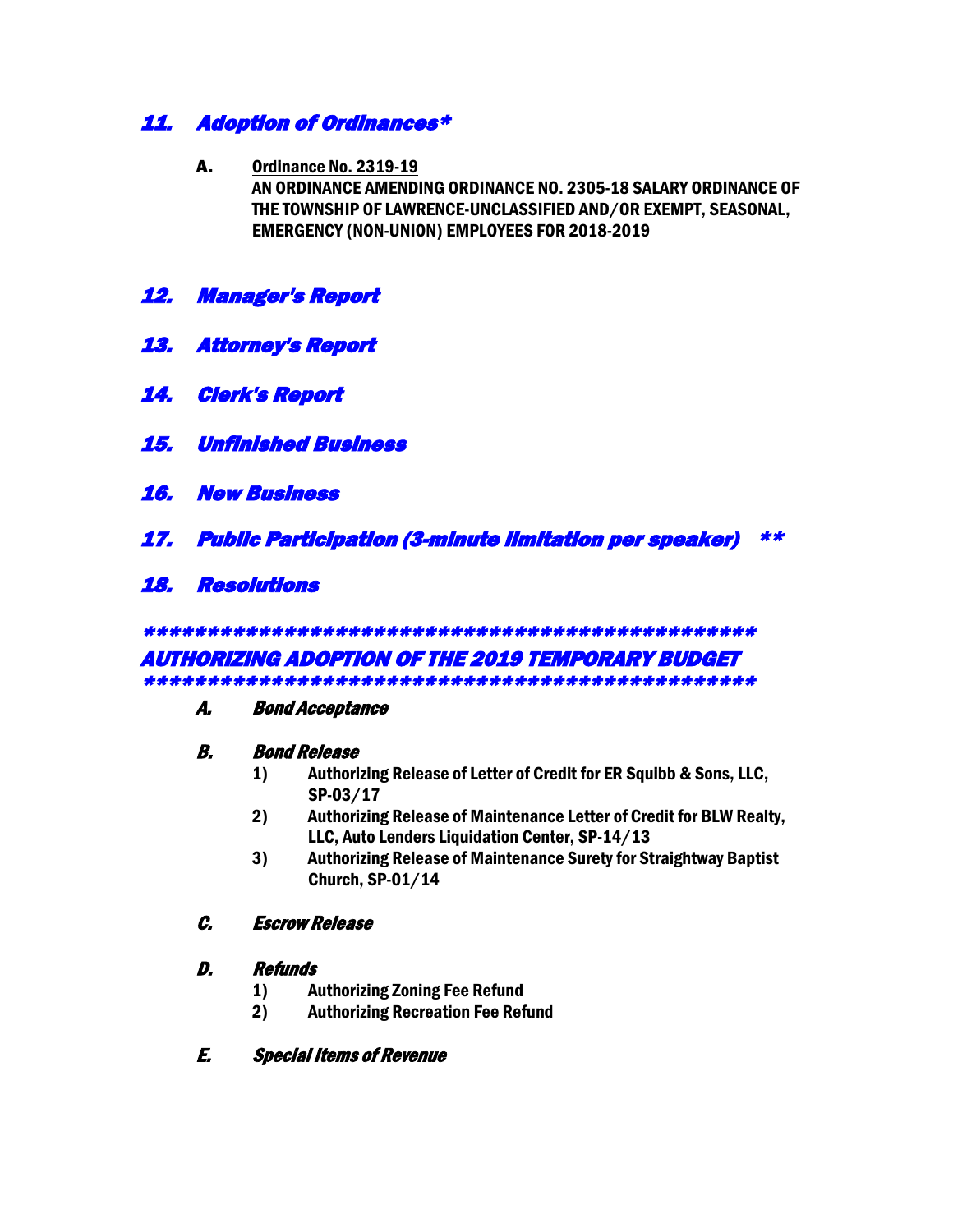## F. Professional Services Agreements

- 1) Authorizing Appointment of Municipal Auditor
- 2) Authorizing Appointment of Bond Counsel
- 3) Authorizing Appointment of Continuing Disclosure Agent and Independent Registered Municipal Advisor
- 4) Authorizing Appointment of Special Counsel for Labor Relations
- 5) Authorizing Appointment of Municipal Attorney
- 6) Authorizing Agreement for Pediatric Services

### G. Grants

1) Authorizing Submission of Application for Grant for the Lawrence Alcohol and Drug Alliance

### H. Miscellaneous

- 1) Authorizing Appointment of a Tax Court Attorney
- 2) Authorizing Designation of a Public Agency Compliance Officer
- 3) Authorizing Chief Financial Officer to Issue Instruments of Debt for
- 4) Authorizing a Contract with Penn Medicine Princeton Medical Center for Occupational Health
- 5) Authorizing Continuation and Custodians of the Court Bail Account and Collector's Trust Fund
- 6) Authorizing Cash Management Plan Policy and Designating **Depositories**
- 7) Authorizing Individuals to Execute Wire Transfers
- 8) Authorizing Individuals to Disburse Funds from Township Accounts
- 9) Authorizing Establishing Petty Cash Accounts
- 10) Authorizing Continuation in the Garden State Municipal Joint Insurance Fund
- 11) Authorizing Board of Commissioners Representatives for Garden State Municipal Joint Insurance Fund
- 12) Authorizing Appointment of Borden Perlman Insurance Company as Risk Management Consultants
- 13) Authorizing Service Provider for Payroll Services
- 14) Authorizing Service Provider for Affordable Care Act Compliance and **Reporting**
- 15) Authorizing Service Provider for Flexible Spending Account
- 16) Authorizing Armored Car Services Provider
- 17) Authorizing Official Newspapers of the Township
- 18) Authorizing the Appointment of a Public Defender
- 19) Authorizing Fire Company Membership
- 20) Authorizing Lease Agreement for Mercer County Congregate Meal Program Site
- 21) Authorizing a Shared Services Agreement with Mercer County for EMS Dispatch Services
- 22) Authorizing Appointments to Boards and Committees (not included in packet)